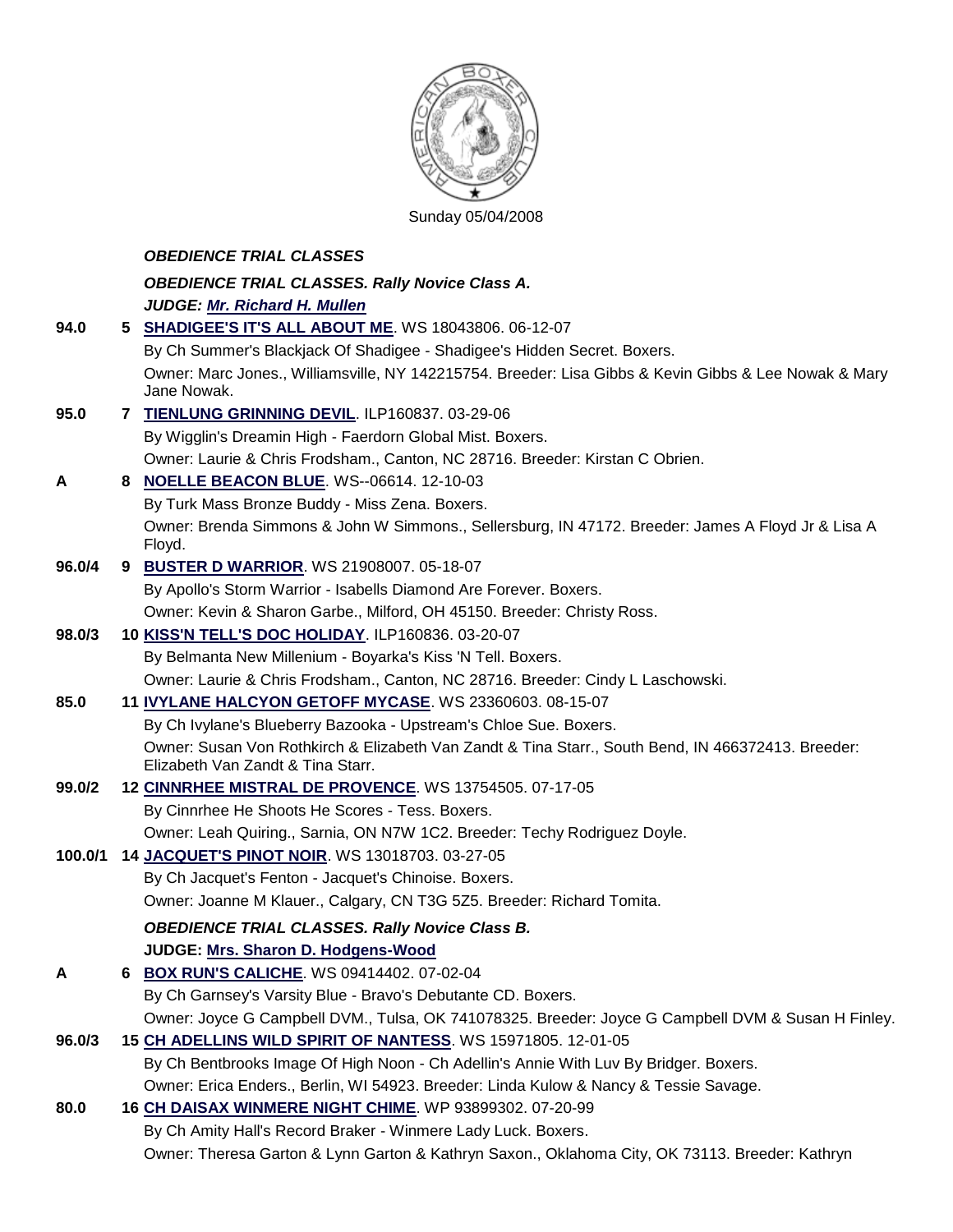Saxon & Theresa Garton & Lynn Garton.

| 99.0/2  | 17 SCHOENTAL'S OSKAR II CDX. WR 04503404. 09-16-01                                                                                 |
|---------|------------------------------------------------------------------------------------------------------------------------------------|
|         | By Ch Bee Mike's One Night Stand - Ch Schoental's Fraulein Martina CD. Boxers.                                                     |
|         | Owner: Chris & Cheryl Brown., Hanover, PA 17331. Breeder: Barbara R Compton & Robert L Compton Jr.                                 |
| 89.0    | 18 MIRO-TEALCRESTS WHATS UR NAME. WS 17949708. 05-21-06                                                                            |
|         | By Ch Jubar's Dr Feelgood Of Sandy Hill - Ch Miro's TN Homesick Blues. Boxers.                                                     |
|         | Owner: Jill Hootman & Robin Kennedy., Clarksville, TN 37040. Breeder: Robin & Michael Kennedy.                                     |
|         | (Jack I Brown, Agent).                                                                                                             |
| 100.0/1 | 19 DORADO'S RES INTEGRA CD. WR 06833002. 11-18-01                                                                                  |
|         | By Ch Mephisto's Law And Order - Ch Dorado's Win A Dream. Boxers.                                                                  |
|         | Owner: Joanne M Klauer., Calgary AL, CN T3L 2A6. Breeder: Karen Knox.                                                              |
| 82.0    | 21 KELLEN'S CHINA DOLL. WS 15860403. 11-24-05                                                                                      |
|         | By Roxys Devil Taz Socartes - Chelseys Honey Tia Diamond. Boxers.                                                                  |
|         | Owner: Ellen K Kinsey., Jamestown, PA 161344013. Breeder: Nick Kohler & Lori Kohler.                                               |
| 94.0/4  | 22 ANJA VON WALDSTADT. WS 20480303. 01-04-07                                                                                       |
|         | By Arames Vom Messingberg - Josephine Von Bachbett VCD2 CDX TD RA AX AXJ. Boxers.                                                  |
|         | Owner: Renee Basye., Beloit, WI 535113838. Breeder: Renee Basye.                                                                   |
| 86.0    | 23 FIRESTAR'S INDIAN RHAPSODY. WS 16031303. 11-26-05                                                                               |
|         | By Ch Turo's Overture - Ch Firestar's Indian Summer CD RN. Boxers.                                                                 |
|         | Owner: Sandra J Johnson & Diane E Boyle., Chicago, IL 606295428. Breeder: Sandra J Johnson & Diane E                               |
|         | Boyle.                                                                                                                             |
| 91.0    | 24 CH PEPRHL WILL YOU DANCE MARBO. WS 14144601. 08-01-05                                                                           |
|         | By Ch Wesan's Zachariah - Ch Marbo's Much Desire Santi Me. Boxers.                                                                 |
|         | Owner: Sue Ann Thompson., North Liberty, IA 523179540. Breeder: Sue Ann Thompson & Robert Fosnow.                                  |
| 81.0    | 25 CH BELLO'S HUNTERS MOON AT TOLLGATE. WS 14416401. 10-15-05                                                                      |
|         | By Ch Elharlen's Quest - Ch Bello's Reflection Of Two C's. Boxers.                                                                 |
|         | Owner: Susan Watts., Upper Balck Eddy, PA 18972. Breeder: E Coviello Davis & C Covranche & L Davis.                                |
| 93.0    | 26 HAPPY TAIL'S YOU'RE MY DIAMOND GIRL. WS 13359001. 05-22-05                                                                      |
|         | By Ch Interlude's Under The Influence OA OAJ RN - Ch WoodGate's Diamond Of Happy Tails. Boxers.                                    |
|         | Owner: Amy & Todd Bieri., Island Lake, IL 600428517. Breeder: Amy Bieri & Barbara Miller.                                          |
|         | <b>OBEDIENCE TRIAL CLASSES. Rally Advanced Class A.</b>                                                                            |
|         | JUDGE: Mrs. Sharon D. Hodgens-Wood                                                                                                 |
| 82.0    | 27 CH REGAL'S FULL OF TEN DER GRACE RN. WS 11731205. 01-06-05                                                                      |
|         | By Ch Regal Hitech Picasso Of Darvick RN - Ch Regal's Hearts AFire. Boxers.                                                        |
|         | Owner: Rebecca Gilchrist & Korinne Vanderpool., Cedar Rapids, IA 52402. Breeder: Korinne & Evan                                    |
|         | Vanderpool.                                                                                                                        |
| 93.0/1  | 28 CH BARGARY'S OUTRAGEOUS FORTUNE RN. WP 96751104. 03-04-00                                                                       |
|         | By Ch Heart Acres Escort In Black - Ch Lonestar's Tallahassee. Boxers.                                                             |
|         | Owner: Barbara & Gary Wadge., Lacombe, LA 70445. Breeder: Barbara & Gary Wadge.                                                    |
| 83.0/4  | 29 BENCHMARK'S AURORA STAR RN. WR 06489702. 04-01-02                                                                               |
|         | By Ch Higo's After Six - Benchmark'Gd Golly Ms Molly. Boxers.                                                                      |
|         | Owner: Brenda Staley., Monrovia, IN 46157. Breeder: C Prillwitz & C Burks.                                                         |
| 83.0/3  | 30 BENCHMARK'S BLACK MAGIC RN. WS 13163302. 05-09-05                                                                               |
|         | By Ch Kami-Ko N' Kini Woodview Lariat - Benchmark's Aurora Star. Boxers.                                                           |
|         | Owner: Brenda Staley., Monrovia, IN 46157. Breeder: Ellen Ellerman & Brenda Staley.                                                |
| 89.0/2  | 31 BRAVO'S BLACK ICE AT BOX RUN. WS 09940601. 08-24-04                                                                             |
|         | By Ch Bravo's Orion V Kiebla - Bravo's Domino V Adlin. Boxers.                                                                     |
|         | Owner: Joyce G Campbell DVM & Susan H Finley., Tulsa, OK 741078325. Breeder: Susan H Finley & Joyce<br>G Campbell DVM & Linda Poe. |
|         | 23 CTALEVIC OMECA CIDI DNL ILD104750 00.01.04                                                                                      |

**32 [STALEY'S OMEGA GIRL RN](http://canis.infodog.com/files/bdogrsl1.prg;makc=ILP104758;mdog=Staley_s_Omega_Girl_RN;wins=all)**. ILP104758. 09-01-04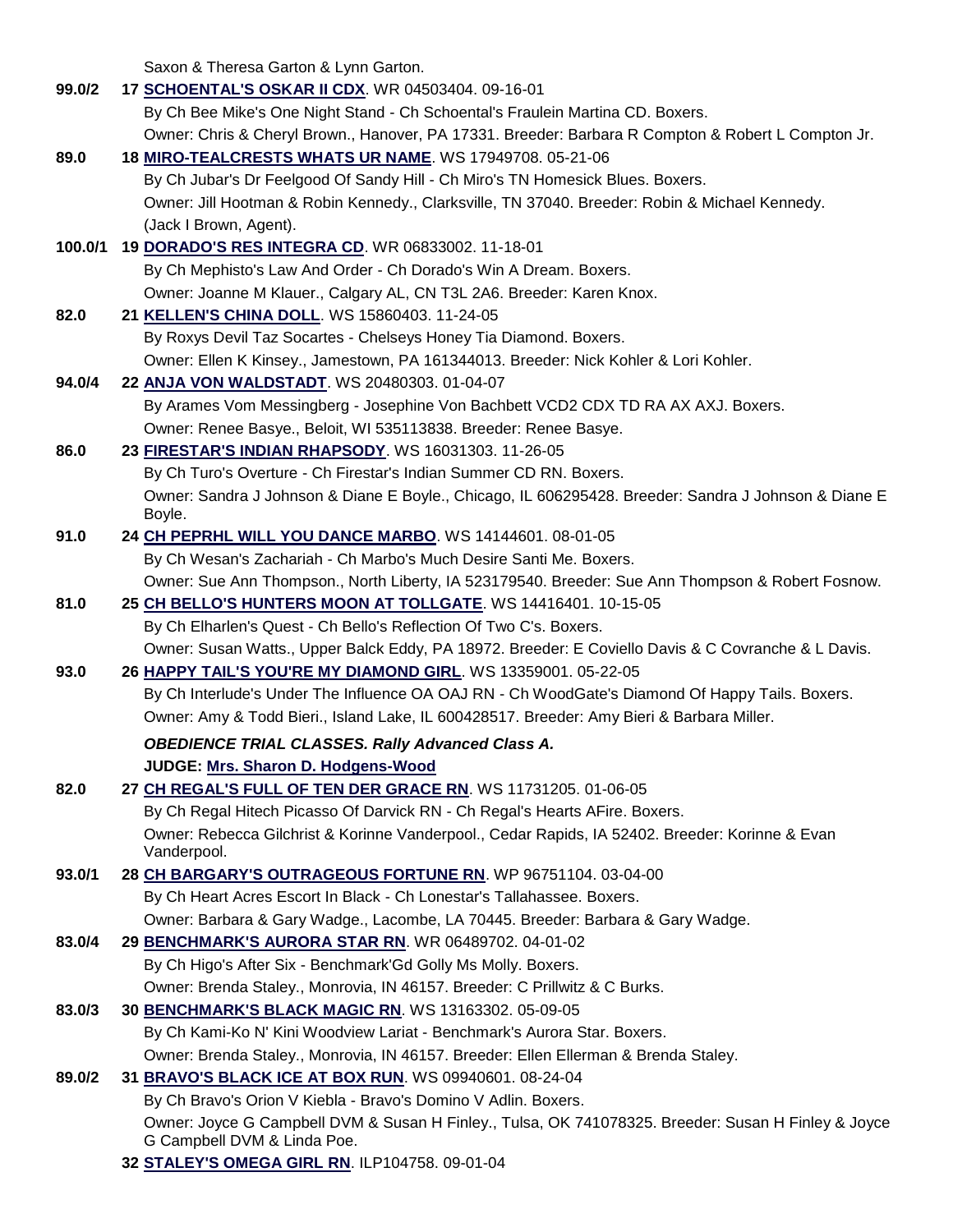Boxers.

|        | Owner: Charles & Brenda Staley., Monrovia, IN 46157. Breeder: .                                                       |
|--------|-----------------------------------------------------------------------------------------------------------------------|
|        | 33 WINMERE BLACK EYED SUSAN RN NA NAJ. WS 03645202. 03-23-03                                                          |
|        | By Ch School's Fireworks Powerplay - Winmere Tess D'Urbervilles. Boxers.                                              |
|        | Owner: Theresa Garton & Lynn Garton., Oklahoma City, OK 73113. Breeder: Owners.                                       |
|        | <b>OBEDIENCE TRIAL CLASSES. Rally Advanced Class B.</b>                                                               |
|        | JUDGE: Mr. Richard H. Mullen                                                                                          |
| 94.0   | 34 HABERL'S HEART ACRE BLUESMAN CD RN. WS 10993903. 11-04-04                                                          |
|        | By Ch Josha's Linebacker CD - Ch Banta-Riegel's Sizzlin Sensation CD RN. Boxers.                                      |
|        | Owner: Maryjane Alencewicz & Don Garrett., Montverde, FL 34756. Breeder: JoAnn Haberl & B J Barnhart.                 |
|        | (B J Barnhart, Agent).                                                                                                |
| 96.0/4 | 35 BENDER KINNEY. ILP157718. 06-08-03                                                                                 |
|        | Boxers.                                                                                                               |
|        | Owner: Tracy Kinney., Batavia, OH 45103. Breeder: .                                                                   |
| 95.0   | 36 JAKOB II VCD2 CDX TD RE AXP AJP. WP 88392901. 11-16-98                                                             |
|        | By Dupart Zethos V Adeltrots Two - Duchess Black Velvet. Boxers.                                                      |
|        | Owner: Renee Basye., Beloit, WI 53511. Breeder: Johanna Ford.                                                         |
| 88.0   | 37 WOODVIEW'S ROPIN AT BENCHMARK. WS 11324603. 11-21-04                                                               |
|        | By Ch Kami-Ko N' Kini Woodview Lariat - Semper Fi Unexpected Journey. Boxers.                                         |
|        | Owner: Ellen Ellerman & Molly Bachman., Greencastle, IN 46135. Breeder: Molly Bachman.                                |
| 95.0   | 38 ARABY AMERICAN HERO CD RN RA RE. WS 01884308. 09-11-02                                                             |
|        | By Arriba Talisman Abracadabra - Araby Solitaire. Boxers.                                                             |
|        | Owner: Marti Patchell., Arlington, VA 222071863. Breeder: Pat Dollar.                                                 |
| A      | 39 SUNCHASE'S JUSTA COMMOTION RA. WS 13093401. 05-11-05                                                               |
|        | By Ch Sunchase's Zero To Hero UDX MX MXJ - Justa To Bean Or Not To Bean. Boxers.                                      |
|        | Owner: Deborah Neufeld & Tracy Hendrickson., Kissimmee, FL 34744. Breeder: Kimberly A Robertson &<br>Casey Robertson. |
| 97.0/3 | 40 SARAZAN'S LADY LUCY RE. WP 91277303. 04-15-99                                                                      |
|        | By Glory's Against The Wind - Elsa Sarazan's. Boxers.                                                                 |
|        | Owner: Jennifer Crane & Brian Smolensky., Wilmette, IL 60091. Breeder: Richard Bogulewski & Marie<br>Materma.         |
| 97.0/2 | 41 CH INTERLUDE'S BARBWIRE N ROSES RN. WS 04810701. 07-18-03                                                          |
|        | By Ch Breezewood's Lord Of Wystmont CDX RE - Interlude's We Danced. Boxers.                                           |
|        | Owner: Amy & Todd Bieri & Lori McClain., Island Lake, IL 600428517. Breeder: Jerry Bryant & Dorothy                   |
|        | Bryant.<br>(Lori McClain, Agent).                                                                                     |
| 99.0/1 | 42 MISS BIG BERTHA FROGSTOMPER. ILP154736. 12-24-01                                                                   |
|        | Boxers.                                                                                                               |
|        | Owner: Tracy Kinney., Batavia, OH 45103. Breeder: .                                                                   |
|        | 43 CH KARMEL'S SOLAR FLARE V BENDICOR. WR 03573607. 06-28-01                                                          |
|        | By Ch Arriba Tallsman Ego - Ch Catera's That's The Ticket. Boxers.                                                    |
|        | Owner: Ms Ann Campbell & K Wilson., Knoxville, TN 37914. Breeder: K Wilson.                                           |
|        | <b>OBEDIENCE TRIAL CLASSES. Rally Excellent Class A.</b>                                                              |
|        | JUDGE: Mr. Richard H. Mullen                                                                                          |
| 85.0-3 | 44 CH WINMERE INDIAN PAINTBRUSH RA NA OAJ. WS 03645203. 03-23-03                                                      |
|        | By Ch School's Fireworks Powerplay - Winmere Tess D'Urbervilles RN. Boxers.                                           |
|        | Owner: Theresa Garton & Lynn Garton., Oklahoma City, OK 73113. Breeder: Owners.                                       |
| 91.0/1 | 45 FANCY'S PHENOMENAL FANTASY. WS 09291705. 07-16-04                                                                  |
|        | By Double E's Duke Of Earl - Sissy Marie Whiten. Boxers.                                                              |